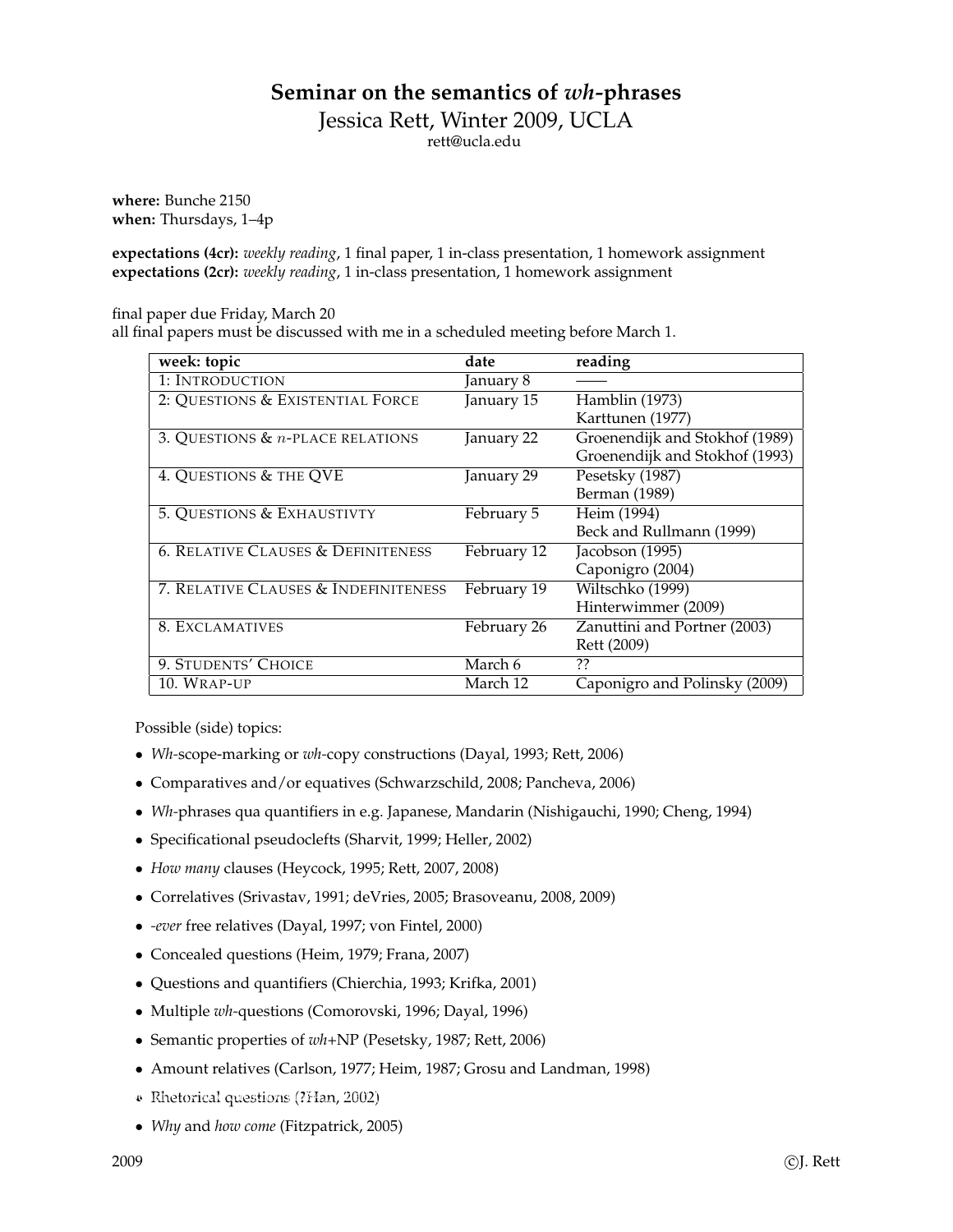## **References**

- Bach, E. and Cooper, R. (1978). The NP-S analysis of relative clauses and compositional semantics. *Linguistics and philosophy*, 2:145–150.
- Beck, S. and Rullmann, H. (1999). A flexible approach to exhaustivity in questions. *Natural Language Semantics*, 7:249–298.
- Berman, S. (1989). Towards the semantics of open sentences: *wh-*phrases and indefinites. In *Proceedings of the Seventh Amsterdam Colloquium*, pages 53–77. ILLC, University of Amsterdam.
- Bhatt, R. (2003). Locality in correlatives. *Natural language semantics*, 21:485–541.
- Brasoveanu, A. (2008). Uniqueness effects in correlatives. In Grønn, A., editor, *Proceedings of Sinn und Bedeutung 12*, pages 47–65. Oslo.
- Brasoveanu, A. (2009). Comparative correlatives as anaphora to differentials. In *Proceedings of SALT XVIII*. CLC Publications.
- Caponigro, I. (2004). The semantic contribution of wh-words and type-shifts: evidence from free relatives crosslinguistically. In Young, R., editor, *Proceedings of SALT XIV*, pages 38–55. CLC Publications.
- Caponigro, I. and Polinsky, M. (2009). Almost everything is relative in the Caucasus. In *Proceedings of SALT XVIII*. CLC Publications.
- Carlson, G. (1977). Amount relatives. *Language*, 53:520–542.
- Cheng, L. (1994). Wh-words as polarity items. *Ms.*
- Chierchia, G. (1993). Questions with quantifiers. *Natural Language Semantics*, 1:181–234.
- Comorovski, I. (1996). *Interrogative Phrases and the Syntax-Semantics Interface*. Kluwer.
- Dayal, V. (1993). Scope-marking as indirect wh-dependency. *Natural Language Semantics*, 2:137–170.
- Dayal, V. (1996). *Locality in WH-Quantification*. Kluwer.
- Dayal, V. (1997). Free relatives and *ever*: identity and free choice readings. In *Proceedings of Semantics and linguistic Theory 7*, pages 99–116.
- deVries, M. (2005). The fall and rise of universals on relativization. *Journal of Universal Language*, 6:1–33.
- den Dikken, M. (2005). Comparative correlatives comparatively. *Linguistic inquiry*, 36:497–532.
- E. Kiss, K. (1993). Wh-movement and specificity. ´ *Natural language and linguistic theory*, 11:85–120.
- von Fintel, K. (2000). Whatever. In *Proceedings of Semantics and Linguistic Theory 10*.
- Fitzpatrick, J. (2005). The whys and how comes of presupposition and NPI licensing in questions. In Alderete, J., editor, *Proceedings of WCCFL 24*, pages 138–145. Cascadilla.
- Frana, I. (2007). The *de re* analysis of concealed questions. In Gibson, M. and Howell, J., editors, *Proceedings of SALT XVI*. CLC Publications.
- Groenendijk, J. and Stokhof, M. (1984). Studies in the semantics of questions and the pragmatics of answers. In Landman, F. and Veltman, F., editors, *Varieties of Formal Semantics*. Foris.
- Groenendijk, J. and Stokhof, M. (1989). Type-shifting rules and the semantics of interrogatives. In Chierchia, G., Partee, B., and Turner, R., editors, *Properties, Types and Meanings, vol. 2: Semantic Issues*, pages 21–68. Kluwer.
- Groenendijk, J. and Stokhof, M. (1993). Interrogatives and adverbial quantification. In Bimbo, K. and Mate, A., editors, *Proceedings of the Fourth Symposium on Logic and Language*, pages 1–29. Aron.